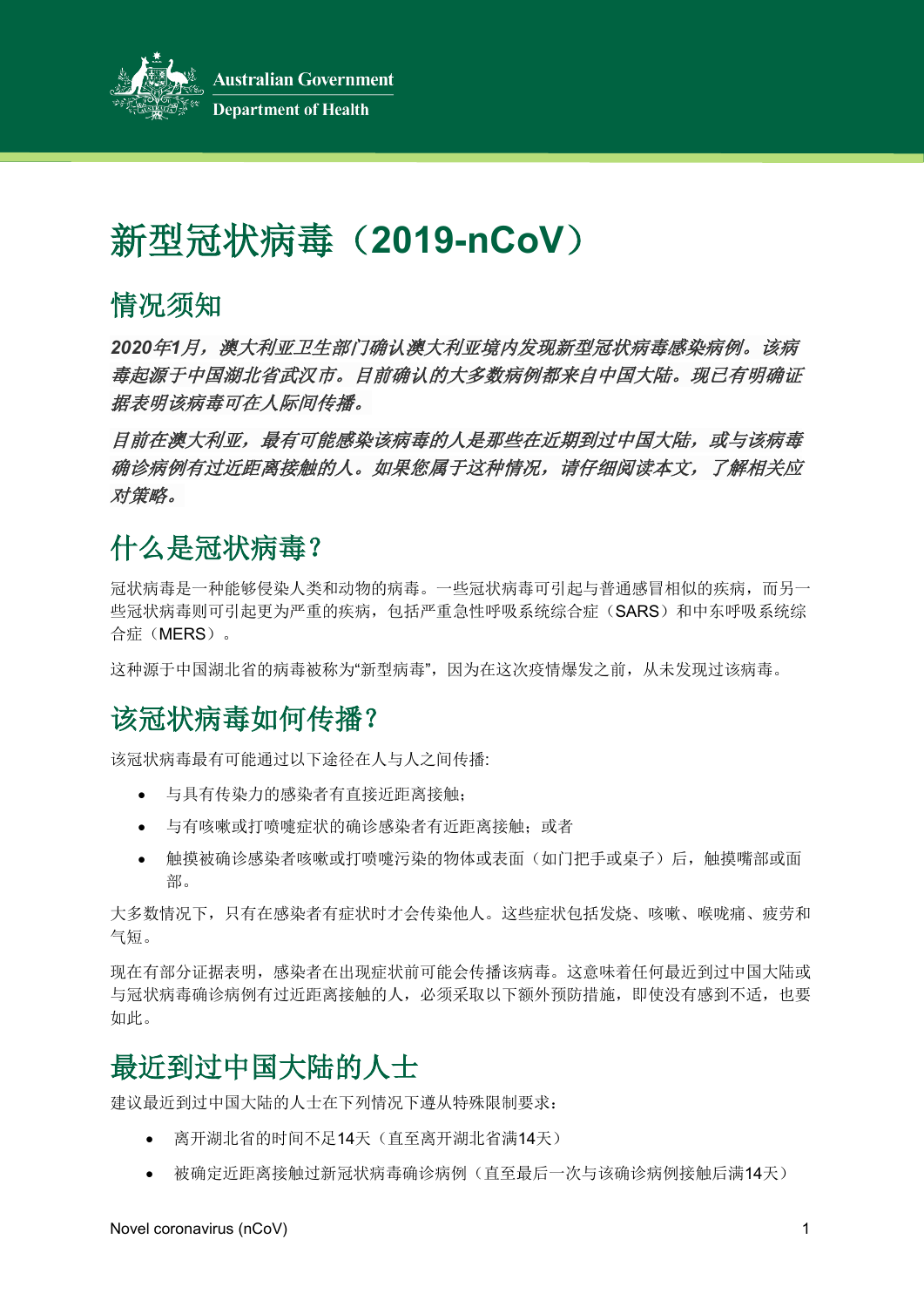• 在2020年2月1日或之后离开或过境中国大陆(直至离开中国满14天)。

#### 近距离接触新型冠状病毒确诊病例

如果认为自己可能近距离接触过新型冠状病毒确诊病例,则必须在最近一次接触确诊病例后的 14 天内在家中自我隔离。

#### 居家隔离是什么意思?

如果您属于必须自我隔离的情况,则不应去任何公共场所,尤其是工作单位、学校、幼儿园或大 学。只有通常住在家里的人应在家中居住,外人不得进入家中。在家隔离时,没有必要戴口罩。尽 可能请那些不需要自我隔离的朋友或家人,为您提供食物或其他必需品。如果您必须离家,比如寻 求医疗救治,则要尽可能带上外科口罩。

#### 出现了感染症状该怎么办?

如果您在从离开中国大陆后的14 天内,或在与确诊病例最近一次接触后的14 天内出现症状(发 烧、咳嗽、喉咙痛、疲劳或气短),则应马上安排问诊平时的家庭医生进行紧急检查。您应在去诊 所或医院就诊前,致电告知您曾去过的地方或接触过有可能感染新型冠状病毒病例的情况。接下 来, 您必须在家中或医疗机构中保持隔离, 直到公共卫生部门通知您可以安全地如常活动。

#### 谁最有可能患染重病?

有些感染者可能根本不会出现身体不适;有些人则会出现轻微的症状,很容易康复;还有些人则可 能很快就出现病情恶化。

根据以往对其他冠状病毒的认识,最有可能受到严重感染的人群是:

- 免疫系统受损的人,如癌症患者
- 老年人
- 澳大利亚原住民和托雷斯海峡岛民
- 婴幼儿,以及
- 被诊断患有慢性疾病的人。

## 感染病毒后该如何治疗?

针对冠状病毒感染,目前没有特定的治疗方法。抗生素对病毒无效。大多数症状可通过辅助性医疗 护理来治疗。

#### 如何努力防止新型冠状病毒的传播?

遵循良好的手部卫生习惯和打喷嚏/咳嗽礼仪是防御大多数病毒的最好方法。应该:

- 饭前便后用肥皂洗手;
- 避免与他人接触(包括触摸、亲吻、拥抱和其他亲密接触);和
- 咳嗽和打喷嚏时用肘部掩面。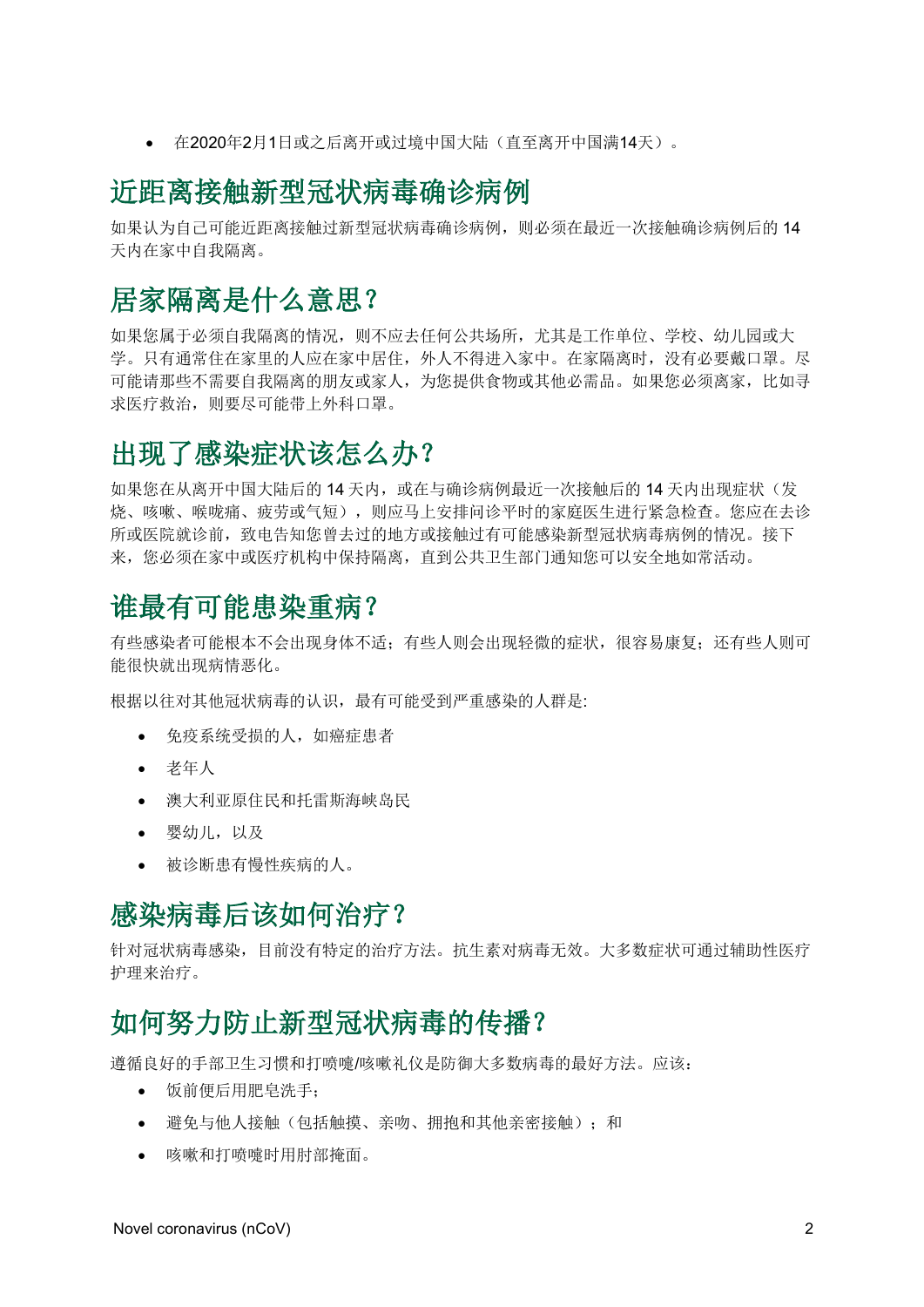# 应不应该戴口罩?

不建议戴口罩。口罩不会保护您免受感染。虽然口罩的使用有助于防止疾病从受感染的患者传染给 他人,但目前不建议健康的公众使用口罩来预防新型冠状病毒等感染。

# 从哪里可以获得更多信息?

请访问澳大利亚联邦政府卫生部网站: [www.health.gov.au](http://www.health.gov.au/) 拨打全国冠状病毒健康信息热线:1800 020 080。 如有顾虑,请咨询家庭医生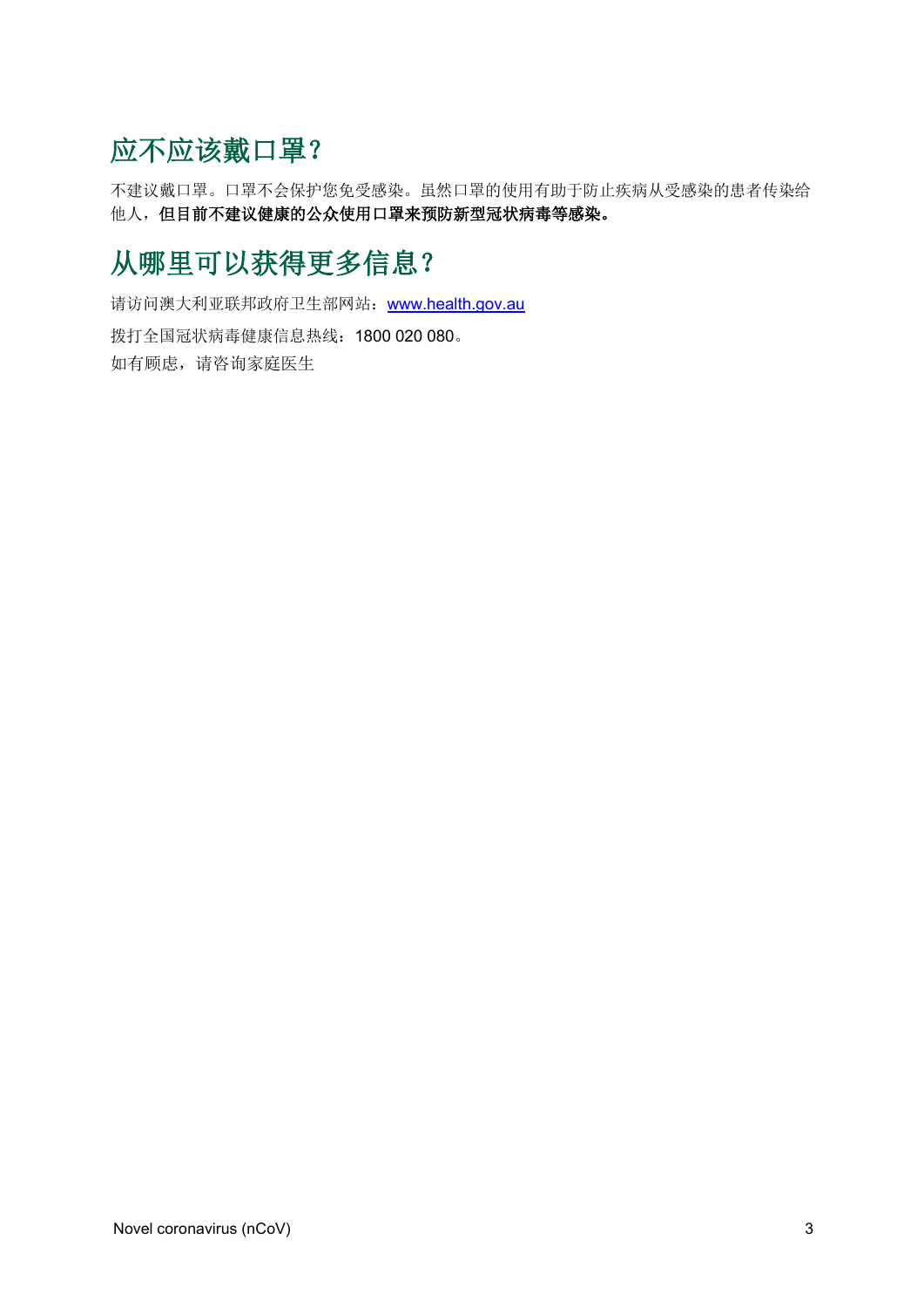

# Novel coronavirus (2019-nCoV)

## What you need to know

*Health authorities have identified coronavirus cases in Australia in January 2020. The virus originated in Wuhan, Hubei Province, China. The majority of cases have been in mainland China and there is clear evidence of person-toperson transmission.*

*Currently in Australia, people most at risk of contracting the virus are those who have been in mainland China recently, or have been in close contact with someone who is a confirmed case of coronavirus. If this applies to you, this fact sheet will let you know what to do.*

# What is this coronavirus?

Coronaviruses can make humans and animals sick. Some coronaviruses can cause illness similar to the common cold and others can cause more serious diseases, including Severe Acute Respiratory Syndrome (SARS) and Middle East respiratory syndrome (MERS).

The virus originating in Hubei Province, China, is called 'novel' because it is new. It had not been detected before this outbreak.

# How is the coronavirus spread?

The coronavirus is most likely to spread from person-to-person through:

- direct close contact with a person whilst they are infectious;
- close contact with a person with a confirmed infection coughs or sneezes; or
- touching objects or surfaces (such as door knobs or tables) contaminated from a cough or sneeze from a person with a confirmed infection, and then touching your mouth or face.

Most infections are only transmitted by people when they have symptoms. These can include fever, a cough, sore throat, tiredness and shortness of breath.

There is now some evidence that people could be contagious before showing symptoms. This means anyone who has been in mainland China recently or been in close contact with someone who is a confirmed case of coronavirus, must take the following additional precautions, even if they don't feel unwell.

# Travellers from mainland China

Travellers are advised that special restrictions apply if:

Information on what you need to know – Version 5 (03/02/2020)

Novel coronavirus (nCoV) 4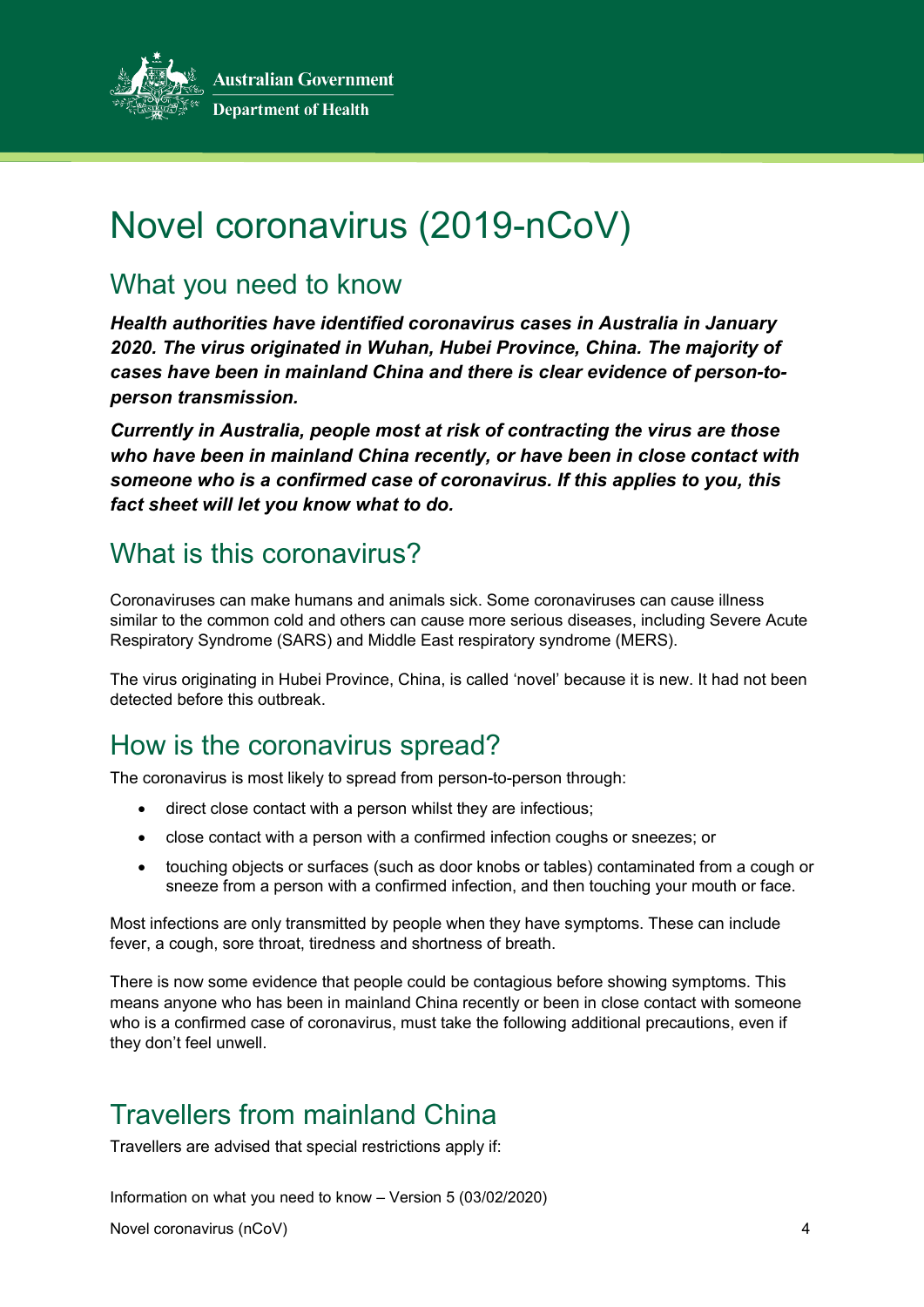- They have left Hubei Province less than 14 days ago (until 14 days after they left Hubei)
- They have been identified as close contacts of confirmed cases of novel coronavirus (until 14 days after last contact with the confirmed case)
- They have left, or transited through, mainland China on or after 1 February 2020 (until 14 days after leaving China).

## Close contact of a confirmed case of Coronavirus

If you think you may have been a close contact of a confirmed case of novel coronavirus, you must isolate yourself in your home for 14 days after last contact with the confirmed case.

#### What does isolate in your home mean?

People who must be isolated should not attend public places, in particular work, school, childcare or university. Only people who usually live in the household should be in the home. Do not allow visitors into the home. There is no need to wear masks in the home. Where possible, get others such as friends or family, who are not required to be isolated to get food or other necessities for you. If you must leave the home, such as to seek medical care, wear a surgical mask if you have one.

#### What do I do if I develop symptoms?

If you develop symptoms (fever, a cough, sore throat, tiredness or shortness of breath) within 14 days of leaving mainland China, or within 14 days of last contact of a confirmed case, you should arrange to see your usual doctor for urgent assessment. You should telephone the health clinic or hospital before you arrive and tell them your travel history or that you may have been in contact with a potential case of novel coronavirus. You must remain isolated either in your home or a healthcare setting until Public Health authorities inform you it is safe for you to return to your usual activities.

## Who is most at risk of a serious illness?

Some people who are infected may not get sick at all, some will get mild symptoms from which they will recover easily, and others may become very ill, very quickly.

From previous experience with other coronaviruses, the people at most risk of serious infection are:

- people with compromised immune systems, such as people with cancer
- elderly people
- Aboriginal and Torres Strait Islander people
- very young children and babies, and
- people with diagnosed chronic medical conditions.